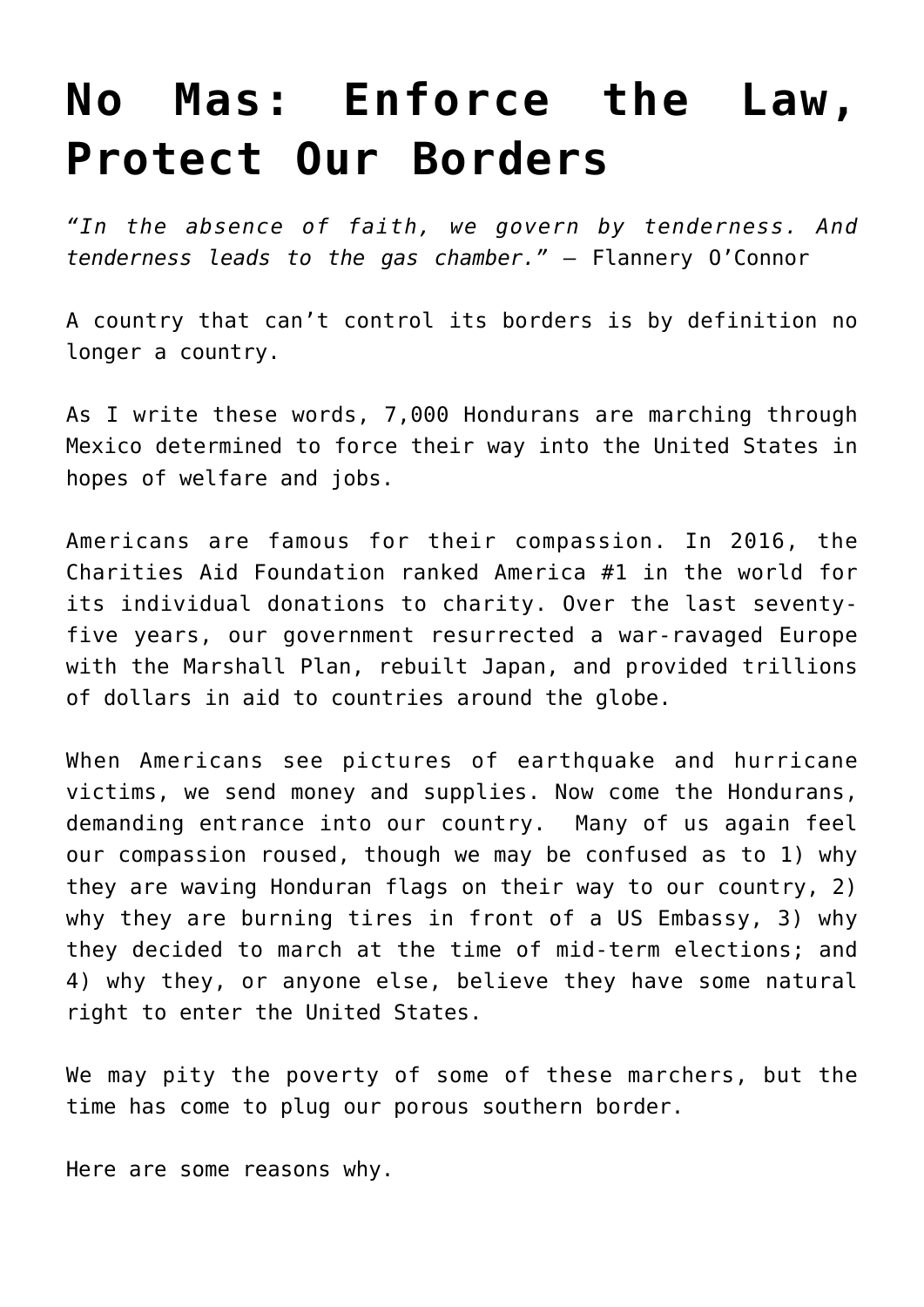Have you flown overseas lately? Have you visited a courthouse?

Did you just jump right on that aircraft or walk through the courthouse doors as if you owned the place? Or were you subjected to an electronic search, in some cases a body search?

In both instances, the authorities are trying to protect your fellow Americans from terrorists.

Why then do some among us advocate for "open borders"?

In 2005, then Colorado Congressman Tom Tancredo reported the following about the border:

 *"We've found copies of the Koran, we have found prayer rugs, we have found a lot of stuff written in Arabic, so it's not just people from Mexico coming across that border."*

Allowing illegal immigrants—and yes, I know that is not politically correct—into the country should have stopped in 2001 right after 9/11.

Furthermore, illegal immigration harms the livelihood of our citizens, particularly those near the bottom rungs on the ladder. Working-class Hispanics, blacks, whites: all must compete in a labor force in which illegal immigrants are willing to work for sub-standard pay and benefits.

So far this year, border agents have arrested 369,000 illegals, many from Central America. No one knows how many others evaded detection. While these people await detention and deportation, they cost the American taxpayers untold millions of dollars for food, housing, medical care, and other expenses.

Delivered without reason or justice, O'Connor's tenderness—we would probably substitute the word compassion—does indeed lead